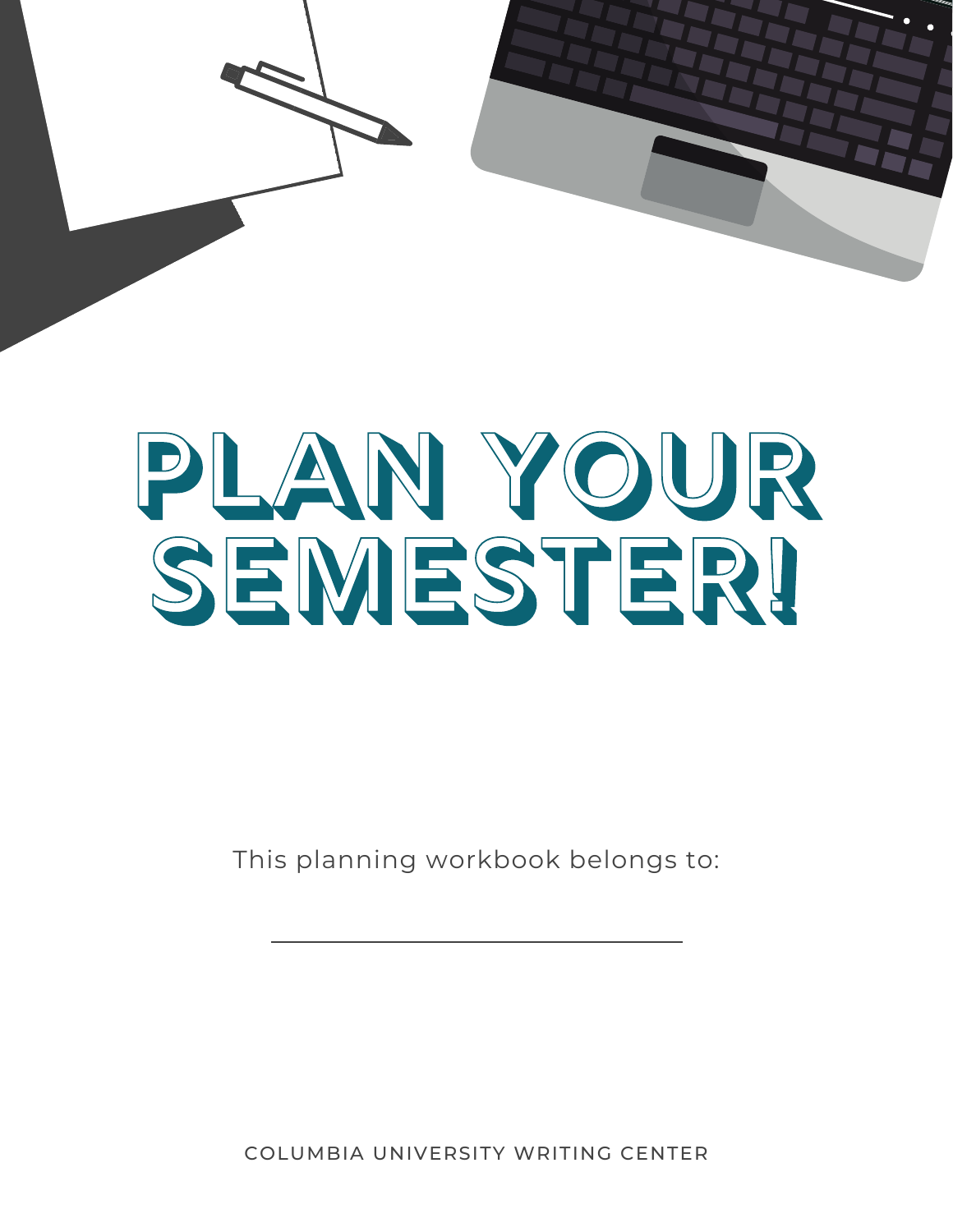## **ASSIGNMENT LOG**

| <b>CLASS</b> | <b>ASSIGNMENT</b> | <b>LENGTH</b> | <b>DUE DATE</b> |
|--------------|-------------------|---------------|-----------------|
|              |                   |               |                 |
|              |                   |               |                 |
|              |                   |               |                 |
|              |                   |               |                 |
|              |                   |               |                 |
|              |                   |               |                 |
|              |                   |               |                 |
|              |                   |               |                 |
|              |                   |               |                 |
|              |                   |               |                 |
|              |                   |               |                 |
|              |                   |               |                 |
|              |                   |               |                 |
|              |                   |               |                 |
|              |                   |               |                 |
|              |                   |               |                 |
|              |                   |               |                 |
|              |                   |               |                 |
|              |                   |               |                 |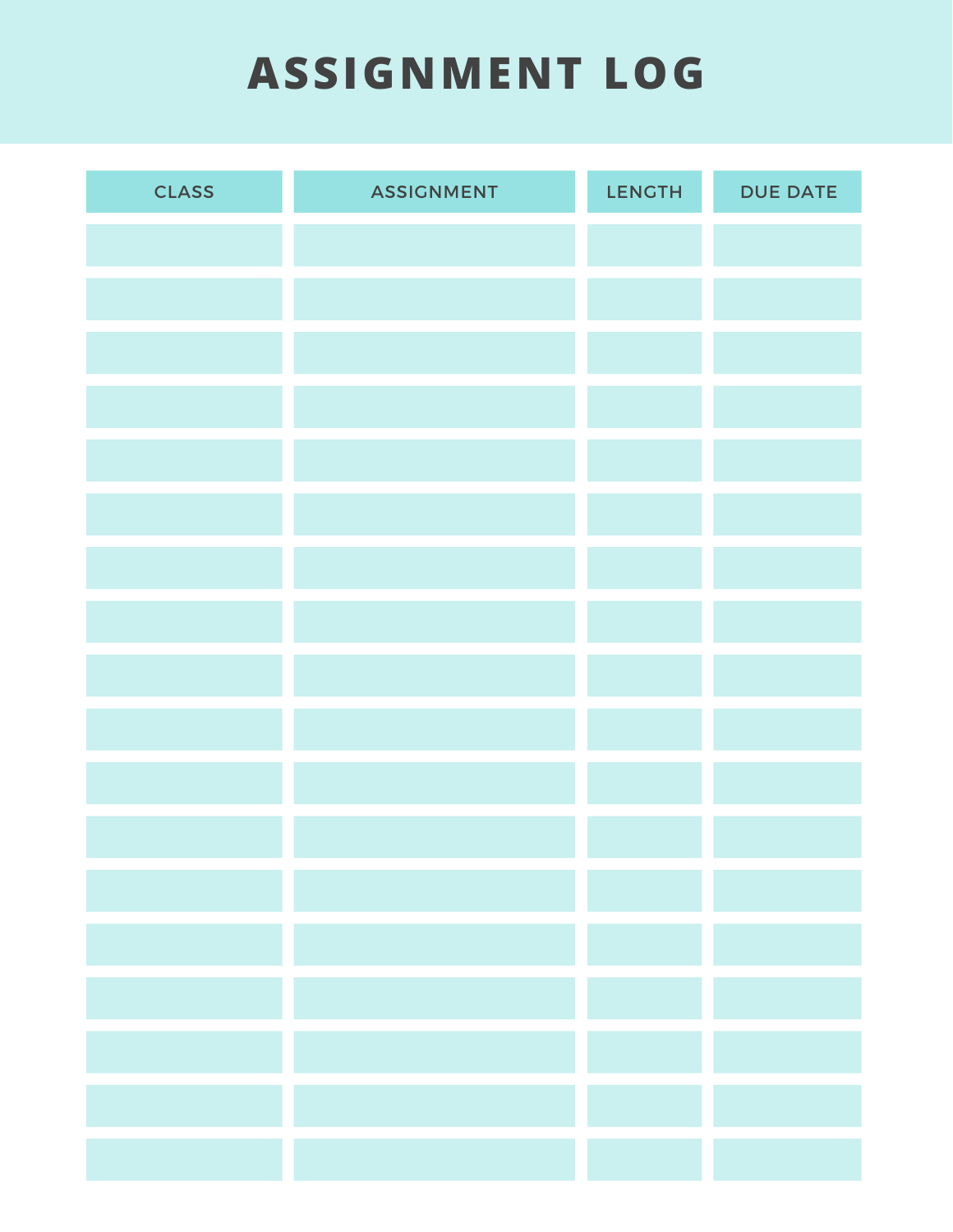## PROCESS INVENTORY

Check the steps that are currently part of your writing process. Use the blanks to add other steps you do that aren't listed. Remember: the writing process is recursive, so you may not always do these in this exact order!

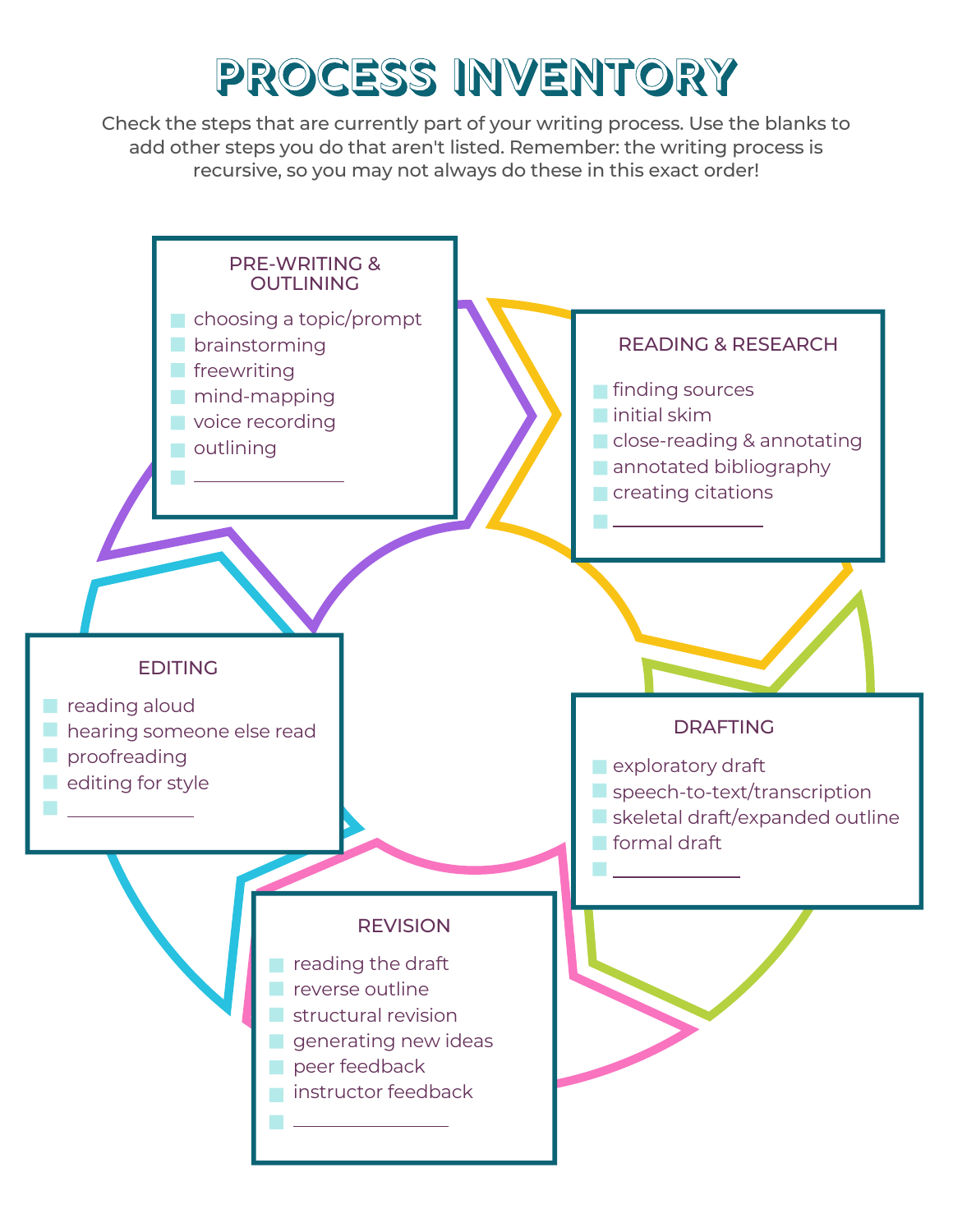## EDITORIAL CALENDAR

|                    | Page: $\_\_$               |                    |
|--------------------|----------------------------|--------------------|
| Today's date: 1988 | Project deadline: ________ |                    |
|                    |                            |                    |
| <b>Start Date</b>  | Task/Step/Practice         | <b>Finish Date</b> |

| <b>Start Date</b> | Task/Step/Practice | <b>Finish Date</b> |
|-------------------|--------------------|--------------------|
|                   |                    |                    |
|                   |                    |                    |
|                   |                    |                    |
|                   |                    |                    |
|                   |                    |                    |
|                   |                    |                    |
|                   |                    |                    |
| and the           |                    |                    |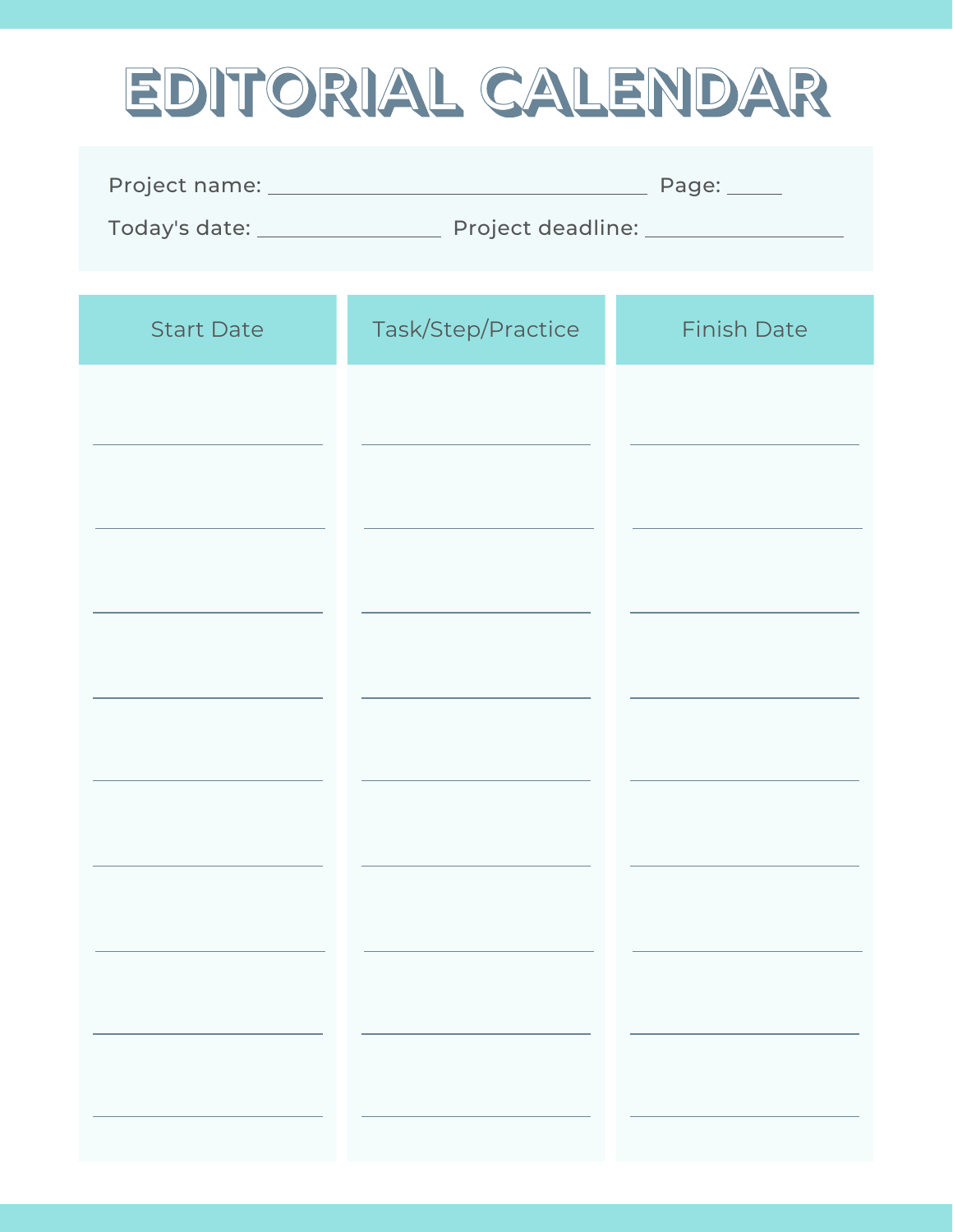

| SUN  | $\sf{MON}$ | <b>TUE</b> | WED | THU    | FRI  | SAT |
|------|------------|------------|-----|--------|------|-----|
|      |            |            |     |        |      | 01  |
|      |            |            |     |        |      |     |
| 02   | 03         | 04         | 05  | 06     | 07   | 08  |
|      |            |            |     |        |      |     |
| 09   | $10\,$     | $1\,1$     | 12  | 13     | 14   | 15  |
|      |            |            |     |        |      |     |
| 16   | 17         | $18\,$     | 19  | $20\,$ | $21$ | 22  |
|      |            |            |     |        |      |     |
| 23   | $24$       | 25         | 26  | $27$   | 28   | 29  |
|      |            |            |     |        |      |     |
| $30$ | 31         |            |     |        |      |     |
|      |            |            |     |        |      |     |

Tuesday, January 18th – First Day of Classes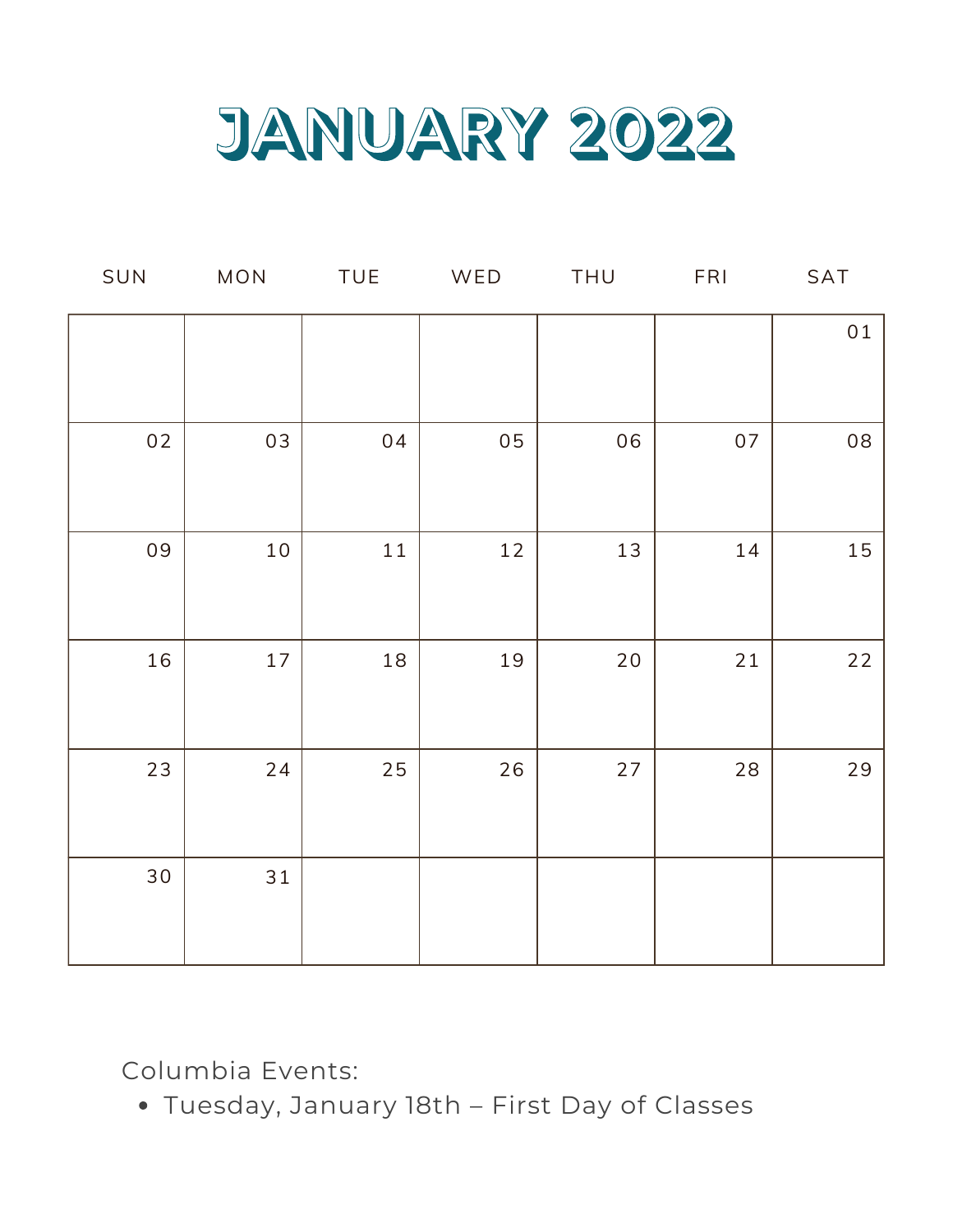

| SUN  | MON | <b>TUE</b> | WED | THU    | <b>FRI</b> | SAT |
|------|-----|------------|-----|--------|------------|-----|
|      |     | 01         | 02  | 03     | 04         | 05  |
|      |     |            |     |        |            |     |
| 06   | 07  | 08         | 09  | $10\,$ | 11         | 12  |
|      |     |            |     |        |            |     |
| 13   | 14  | 15         | 16  | 17     | 18         | 19  |
|      |     |            |     |        |            |     |
| $20$ | 21  | 22         | 23  | 24     | 25         | 26  |
|      |     |            |     |        |            |     |
| 27   | 28  |            |     |        |            |     |
|      |     |            |     |        |            |     |

Tuesday, February 22nd – Last Day to Drop Class (CC, GS)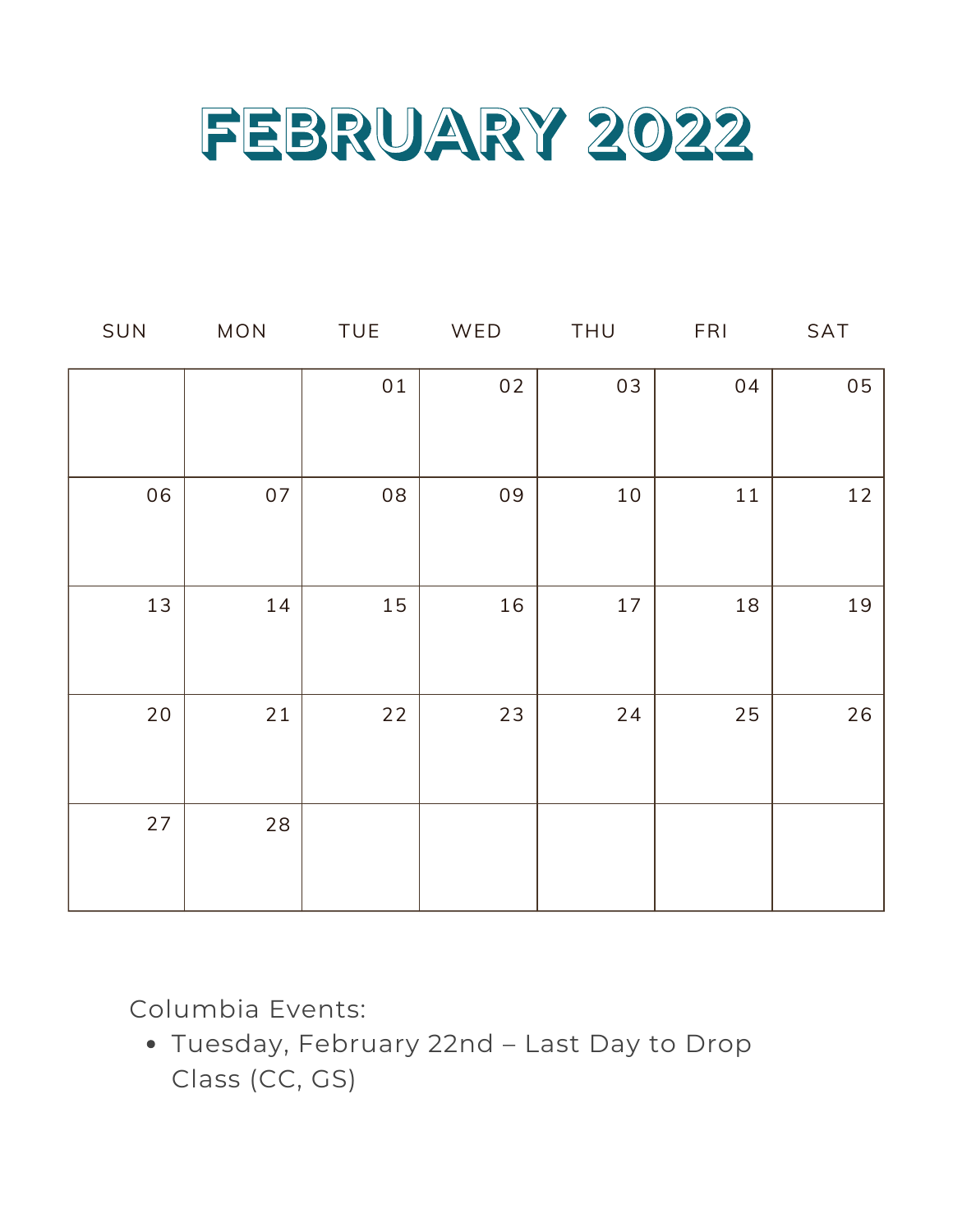

| SUN | <b>MON</b> | <b>TUE</b> | WED  | <b>THU</b> | <b>FRI</b> | SAT |
|-----|------------|------------|------|------------|------------|-----|
|     |            | 01         | 02   | 03         | 04         | 05  |
| 06  | 07         | 08         | 09   | $10\,$     | $11$       | 12  |
| 13  | 14         | 15         | 16   | $17$       | 18         | 19  |
| 20  | 21         | 22         | 23   | 24         | 25         | 26  |
| 27  | 28         | 29         | $30$ | 31         |            |     |

- March 14th-18th Spring Recess
- Thursday, March 24th Last Day to Pass/Fail (CC, GS, SEAS) and Last Day to Drop Class (SEAS)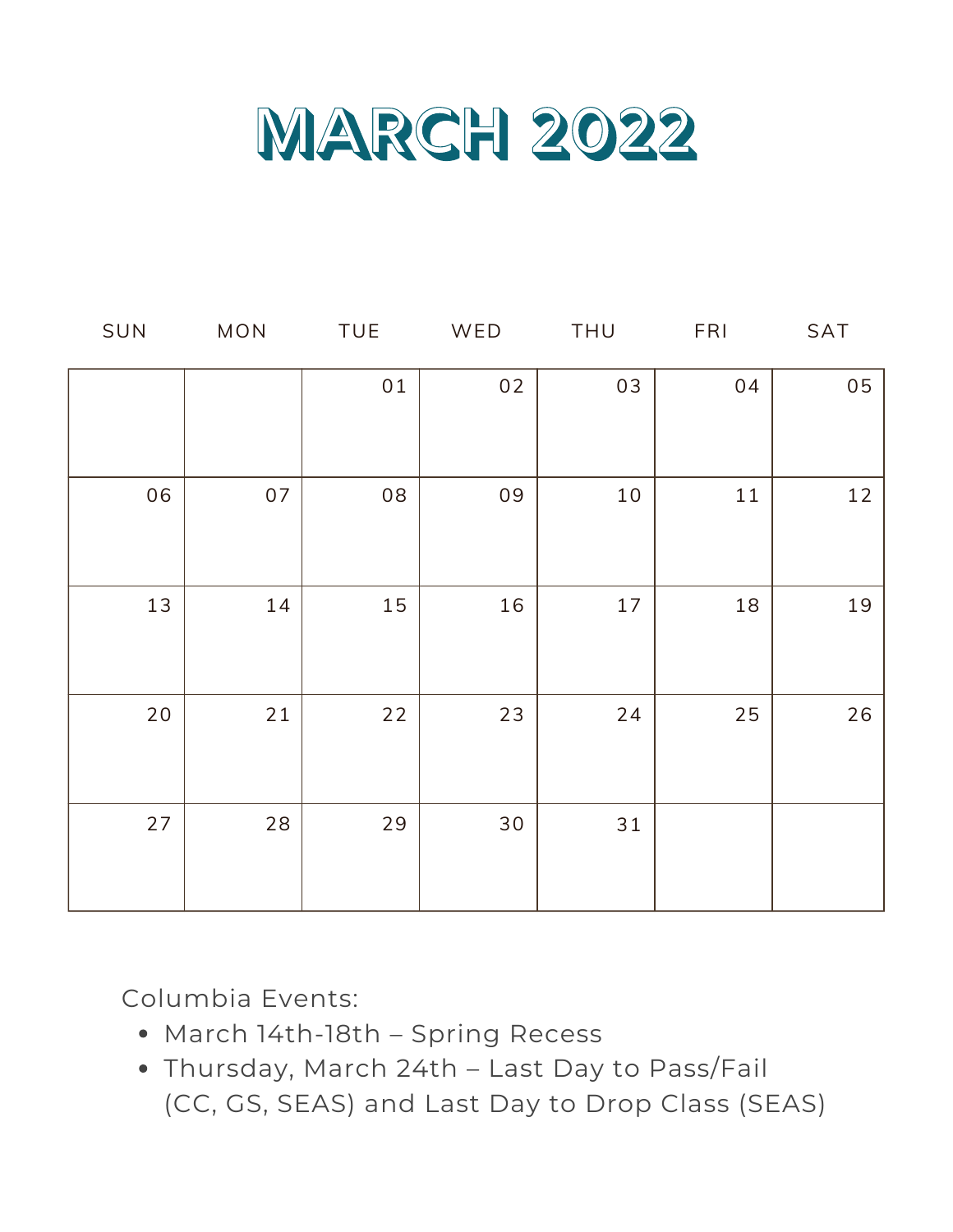

| SUN    | <b>MON</b> | <b>TUE</b> | WED | <b>THU</b> | <b>FRI</b> | SAT  |
|--------|------------|------------|-----|------------|------------|------|
|        |            |            |     |            | 01         | 02   |
| 03     | 04         | 05         | 06  | 07         | 08         | 09   |
| $10\,$ | $1\,1$     | 12         | 13  | 14         | 15         | 16   |
| 17     | 18         | 19         | 20  | 21         | 22         | 23   |
| 24     | 25         | 26         | 27  | 28         | 29         | $30$ |